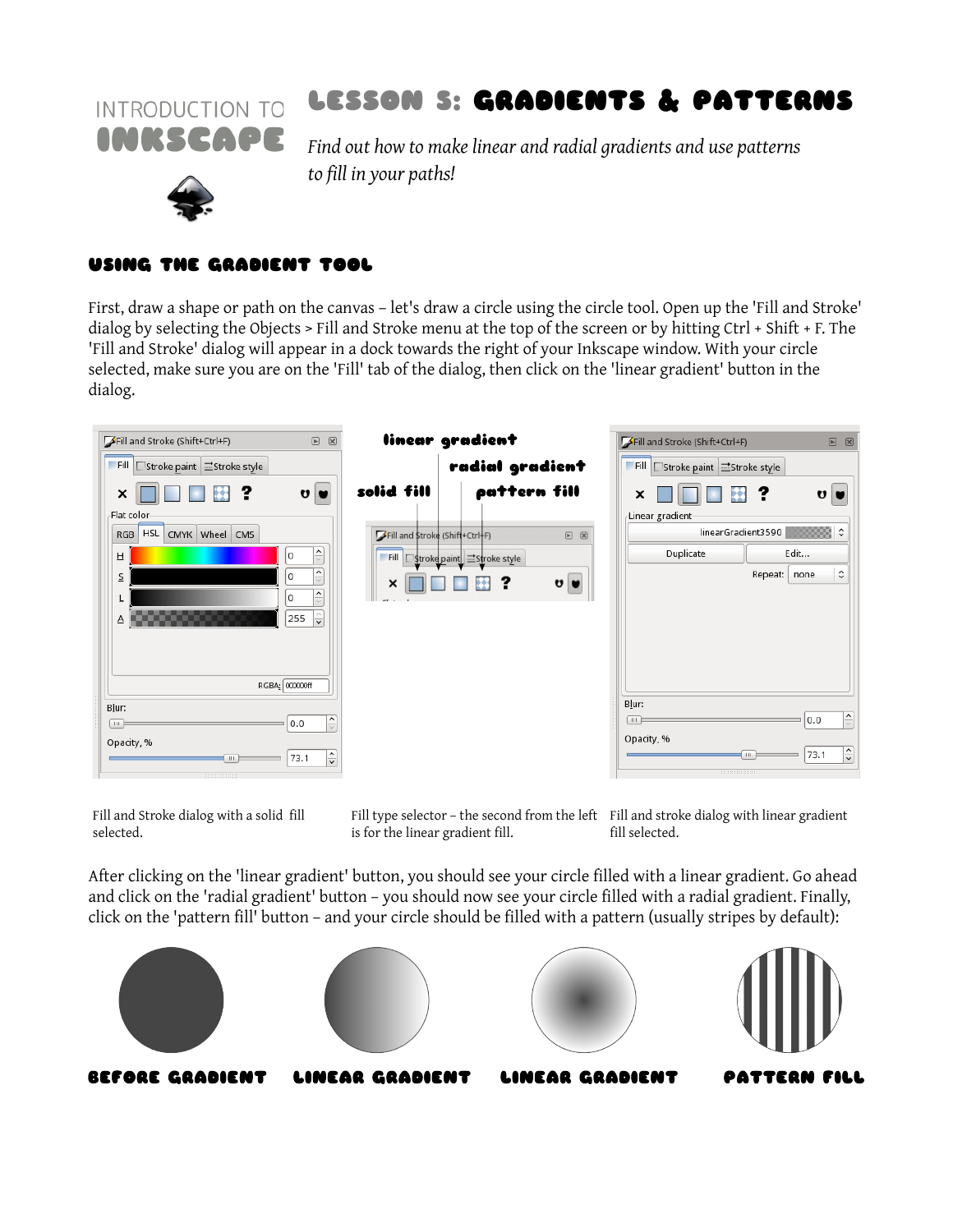### FINE-TUNING GRADIENT POSITION

Go ahead and click back on the 'linear gradient' button. We're going to work with a linear gradient on your circle for a while. First, select the 'gradient' tool from the left toolbar, then click on your circle. You'll see a bar representing the gradient. Click on that bar and drag it around – you can change how the gradient is aligned to the shape by dragging the points on the bar. You can hold down the 'Ctrl' key while dragging the bar to snap it to various angles:



You can even drag the different ends of the bar so that they are outside of the shape:



You can similarly control the position, angle, and length of radial gradients. With your circle shape selected, go ahead and click on the 'radial gradient' button in the Fill & Stroke dialog, then click on the circle using the gradient tool. You'll see two handles rather than a single bar – and they control the gradient very similarly to the linear gradient bar. You can click on and drag the center point between the bars to change where the center of the gradient starts:



This is what a linear gradient looks like by default – a center node and two handle end nodes aligned to the edge of the shape.

The center node is in the center of the shape still, but the vertical handle has been dragged out to be longer.

The center node has been dragged to the left of the center, and the horizontal handle has been dragged out.



The center node is now white, and it has been dragged to the upper right corner giving the circle a 3D look.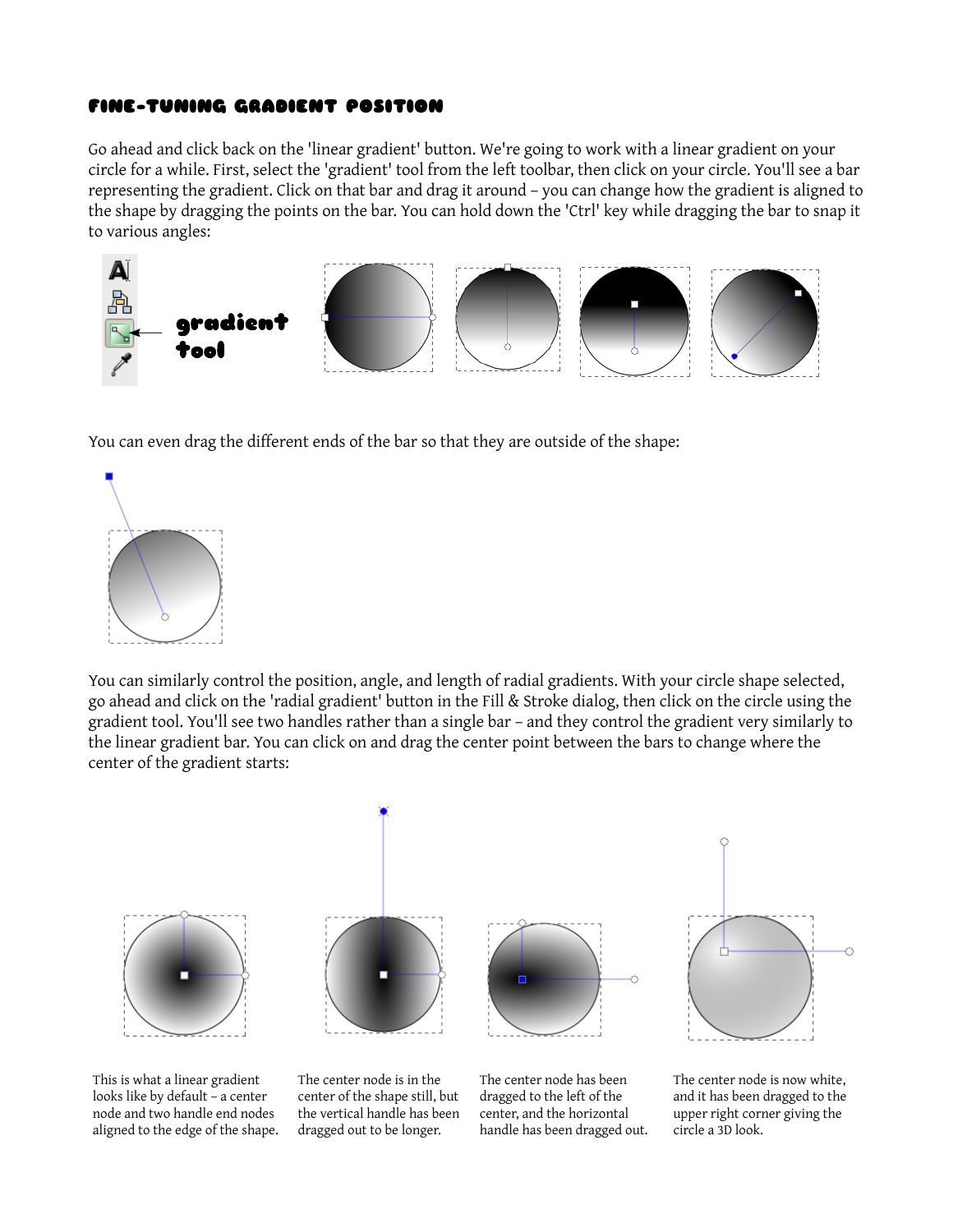## ADDING MORE POINTS TO A GRADIENT

Go ahead and click back on the 'linear gradient' button. Click on your circle to make sure it's selected, then look carefully at the 'Fill and Stroke' dialog on the right. The dialog gives the gradient a name (in the screenshot below it's called 'linearGradient4160' but it probably has a different name on your computer.) Beneath and to the right of the gradient name, you'll see an 'Edit' button. Click on that button to open up the gradient editor dialog.

To add additional points, also called 'stops,' to your gradient, click the 'Add stop' button in the Gradient editor. Each stop will have a color associated with it. You can change the colors of each of the stops by selecting them in the stop dropdown and picking a color using the palette controls below.



You can make rainbow gradients with multi-color stops! You can also make gradients that simulate the shininess of metal by mixing very dark, very light, and-medium shades of a color. By the way, you can also assign colors to the different stops of your gradient by clicking on a stop with the gradient tool, then selecting the color you'd like to assign it. This can be simpler and faster than working with the gradient editor dialog.

Of course, you can add multiple stops to radial gradients as well! You can also re-position the spaces between different stops along a gradient by clicking the stops with the gradient tool and dragging them around.







Here's a three-stop gradient. It looks a little Here's a six-stop gradient! The stop colors metallic. The left-most and right-most stops are black, and the center stop is white.

alternate between black and white, and there is also a grey stop thrown in there as well. It also has a metallic shine to it.

This is a six-stop radial gradient – it has an interesting 3D-beveled look to it.